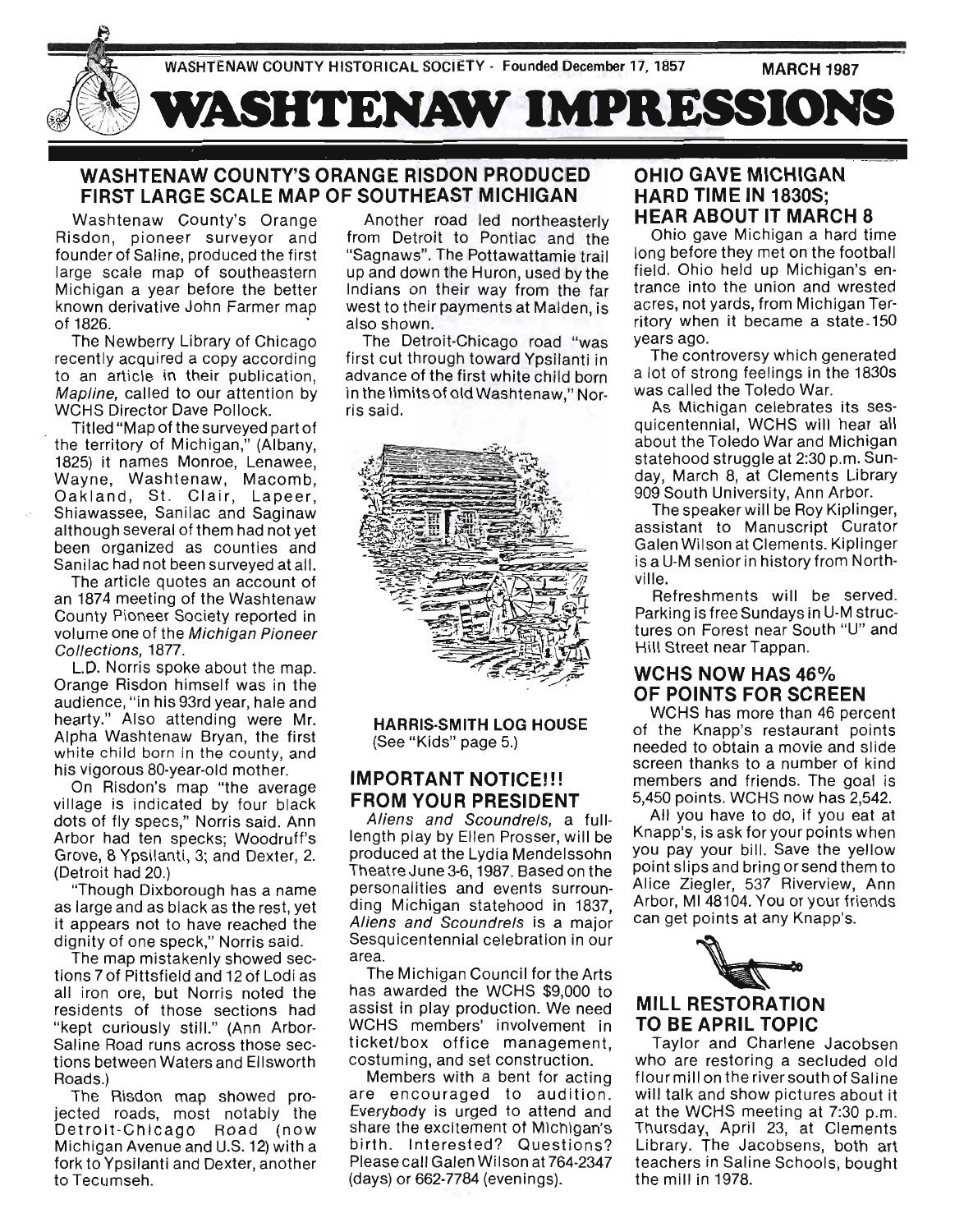# **'FROST·BITTEN CONVENTION,' 1836 ROCKY ROAD TO STATEHOOD PAVED IN ANN ARBOR**

An irregular, probably illegal, convention in Ann Arbor in December 1836 paved the way for Michigan to become a state 150 years ago. It was dubbed the "Frost-bitten Convention."

A commemoration of that event last December 15 in Ann Arbor fittingly kicked-off Michigan's sesquicentennial celebration.

The program was held Monday, December 15, the very date that the convention concluded its two-day meetings 150 years before and agreed to Congress's offer of twothirds of the western Upper Peninsula instead of the more desired "Toledo strip."

About 200 attended the event highlighting Ann Arbor's part in bringing about Michigan statehood held at the Gerald R. Ford Presidential Library on the University of Michigan North Campus.

It was sponsored by the Washtenaw County Sesquicentennial Committee headed by David Pollock and U-M Celebration '87, chaired by Dean Robert W. Warner of the U-M School of Information and Library Sciences.

Dean Warner, former United States archivist and former director of Bentley Library, was the main speaker.

While Peter Fletcher of Ypsilanti was master of ceremonies the convention was officially called to order by Flora Burt of Chelsea, greatgreat-granddaughter of John R. Williams of Detroit, president of the original convention.

Oriana musical ensemble, with Norma Gentile, vocalist, led off by singing and playing "Hail Columbia," which was accepted as the national anthem in 1836. Later they performed music of the period including early versions of "Yankee Doodle" and "The Star Spangled Banner."

Welcoming the audience on behalf of the county and the University of Michigan were Meri Lou Murray, chairman of the county board of commissioners, and Francis X. Blouin, Jr., director of the Michigan Historical Collections at Bentley Library. Bill Zehnder of Frankemuth, chairman of the Michigan Sesquicentennial Commission, was introduced.

Former Governor John B. Swain-



#### **WASHTENAW COUNTY'S FIRST COURTHOUSE, 1834-1878 'Frost-bitten Convention' met there, voted for statehood December 15, 1836.** Michigan Historical Collections

son of Manchester, president of the Michigan Historical Commission, discussed the make-up of the original convention and introduced descendants of original delegates present.

Governor Swainson said the original delegates ranged in age from 27 to 70 years, most at the younger end. "In fact, in 1840, it was determined that about 75 percent of the citizens of Michigan were twenty-some or less."

"A few had a college education, many had little formal education. They were predominantly farmers, loggers, mechanics, tradesmen and a number of public office holders and lawyers.

"Seventy-eight delegates were elected but only 73 signed the final resolution. Some had served in the convention that drew up the state constitution, a few had served in the first convention of assent but for most this was their first venture in public office.

"Some later served in the state legislature and in Congress and the courts. Most were Democrats, a few Whigs. They voted themselves \$3 a day, the same rate state legislators were paid, and they authorized expenses of \$3 for every 20 miles traveled.

"Now that may seem excessive, but you have to realize that 20 miles was about the best a man could ride in a day on horseback, particularly in winter.

"In reading the names, I think my favorite is 'Pearly Gates,' Governor Swainson said.

"There was a flood of immigration coming into Michigan in the 1830s," Dean Warner noted, "a vast wave of people largely from New England and New York but also Virginia and other parts of the country.

"At the time statehood was governed by the Northwest Ordinance which said that when a region had 60,000 people it could apply for admission into the union. By 1836 there were 200,000 people in Michigan Territory.

"The people of this area wanted statehood. They took it upon themselves since there was not official action by Congress.

"This was the era of 'popular sovereignty,' Jacksonian democracy. People were thought to have power to do things on their own as far as government is concerned. They elected delegates to a constitutional convention which met in May and June 1835 and drew up a state constitution, a really fine document modeled closely on the U.S. constitution.

"It was promptly ratified by the people who also elected Stevens T. Mason the first governor of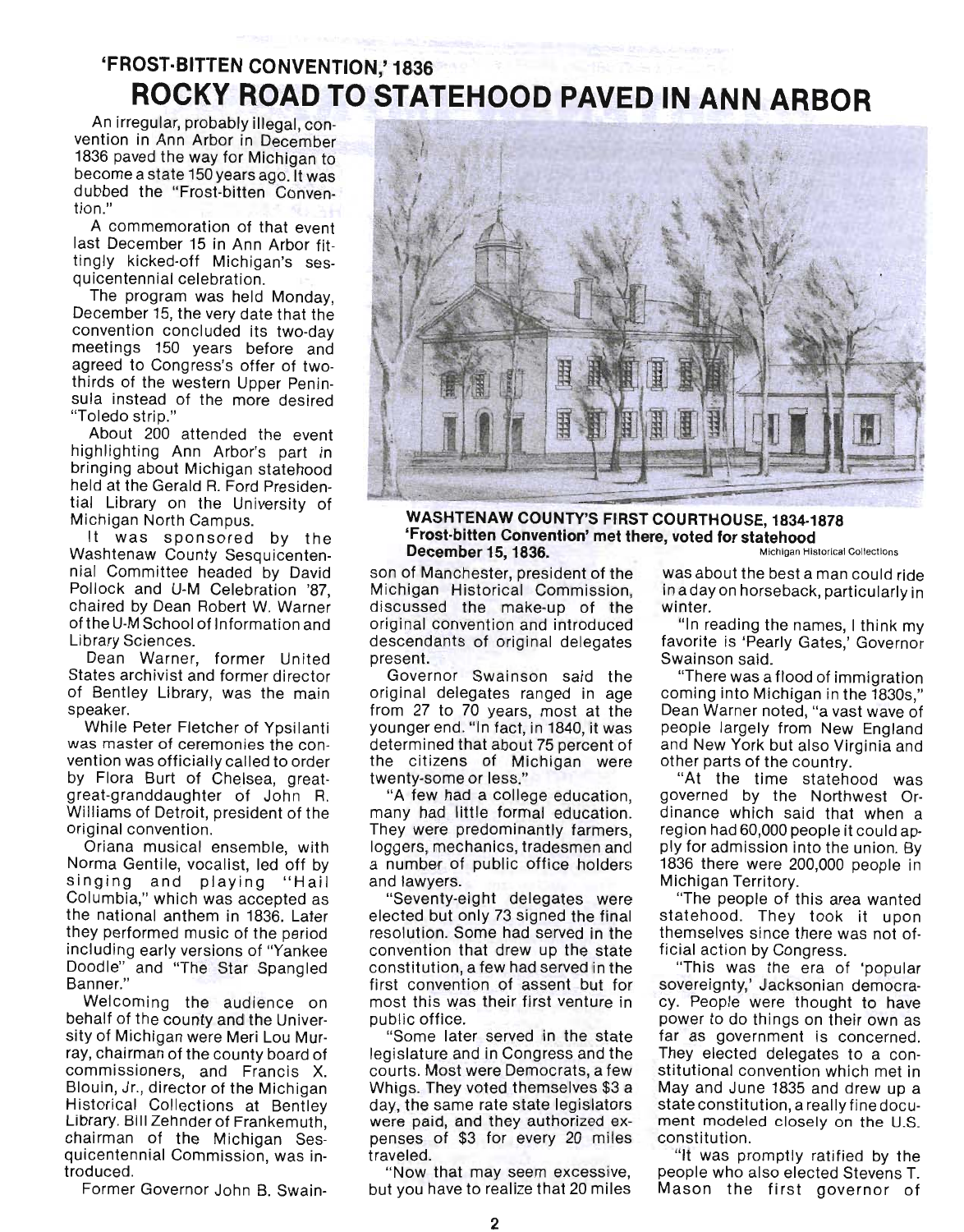Michigan. At this time he was only 24 years old. That is why he is forever known as the 'boy governor.'

"Mason had served as secretary of the territory and acting governor. He was impetuous but he was a very strong supporter of statehood.

"There were very good reasons why it was to Michigan's advantage to become a state in the federal union. It's hard to understand in these days of staggering deficits, but in 1836, there was a surplus in the federal treasury.

"The government decided to distribute it to the states, but they had to be a state to share.

"There were a lot of pressures from politicians. We had elected a congressman, two senators, and all state officers but they really couldn't hold office until we had statehood.

"Of course there was the obvious reason of pride. The people of Michigan wanted to be part of the full union and have their say in the councils of government.

"The big obstacle was the dispute over our southern boundary with Ohio. Michigan wanted a line called for in the Northwest Ordinance from the bottom of Lake Michigan extending east.

"What that would do, and it was important, was to put the mouth of the Maumee River in Michigan where present-day Toledo is located.

"Ohio claimed that this area was part of Ohio. Although it didn't have the best legal documents on its  $side$  - Michigan had those - it had something that was. probably more important. It had the pOlitical power because Ohio was already a state, admitted in 1803, and represented in Congress.

"Michigan's strategy was to try to get admitted to the union without having the border controversy settled. Then it would be on equal footing with Ohio as a state.

"When you have a dispute between two states it is not settled by Congress, where Ohio obviously had a lot of power, but would be settled by the U.S. Supreme Court.

"I'm summarizing a lot of very complicated events very briefly, but this led to some very bitter feelings

between Ohio and Michigan. '"Both appropriated funds, to finance hostilities against one  $another - very$  serious businessand bofh sides actually mobilized their state militia.

"Michigan actually arrested some members of the survey party and it got so hot President Jackson, with his own problems, fired Mason and tried to calm things down.

"As far as casulties, however, I'm pleased to report that we probably had more casualties at the annual Michigan-Ohio football game than we had during this so-called Toledo War.

"In fact, the only casualty I've ever been able to discover was a stabb·  $ing$  – not a very serious one at that – by an Ohioan named 'Two' Stickney.

"Two Stickney was the son of a very dedicated and enthusiastic Ohio booster and state official, Benjamin Stickney who was not very imaginative in his choice of names for his children. He named the first 'One', the second 'Two' and the third, 'Three.'

#### THEY GAVE UP TOLEDO STRIP UNHAPPILY

The Frost·bitten Convention ac· cepted Congress's deal of the western two·thirds of the Upper Peninsula instead of the "Toledo strip" but they didn't like it, Dr. Warner said.

"In the resolution they pointed out that they thought it was very unjust to require this assenting convention to meet at all.

"They didn't like the boundary but would swallow their pride and agree to accept the boundary in order to promote tranquillity and harmony among the states."

"This unseemly dispute, of course, couldn't go on. Congress wouldn't stand for it and Congress did have the authority to settle the dispute. It imposed a settlement by passing a law in June 1836.

"The act placed Toledo (then Port Lawrence) and the mouth of the Maumee in Ohio, exactly what Ohio wanted. But to ease Michigan's hurt feelings and pride they granted the western two thirds of the Upper Peninsula as compensation.

"Now, of course, we all got wiser and realize this was a good bargain and shouldn't have been resisted at all.

"But this settlement was not popular in Michigan, particularly in Monroe County which was going to have to give up a lot of its prime acreage. Because Congress knew there was this hostility and they wanted to be sure this matter was ended once and for all they required that Michigan should ratify this agreement in a convention.

"To carry out this stipulation, the Territorial Legislature authorized election of delegates to a convention to ratify this agreement proposed by Congress.

"It met in Ann Arbor in September 1836. The Whigs and conservatives in Monroe County were strongly opposed to accepting this bargain and this group controlled the conven· tion. The convention rejected Congress's bargain 28-21.

"Almost at once this led to a counter movement to reverse the decision. Steps were taken which led directly to the second convention of assent or 'frost-bitten convention.'

"Political leaders wanted to devise a method by which the decision could be reversed. Governor Mason gave them a formula. We might look a bit askance at it but this is what he proposed.

"He said there is no need for the legislature to authorize this conven $tion - this$  is his own phrase from his own report - people in their original capacity can act on their own.

"The leadership took place in Wayne county, particularly by John R. Williams. Elections were held throughout Michigan December 5 and 6. Interestingly, they did draw more votes than all those who had voted for delegates to the September convention.

"Opponents to admission stayed away from the polls so you have some very interesting vote totals. You might think it a vote of the Soviet Union.

Monroe County had nothing to do with the election which they thought extreme and unauthorized. They elected no delegates.

That brings us to December 14 and 15 in Ann Arbor where the second convention of assent which we commemorate today was held.

"Why the 'frost-bitten convention?', Dean Warner said. "Dave Pollock is probably correct that it was a term of derision by those who opposed it more than the weather. But, as a matter of fact, it was snowy winter weather, not a wonderful day like this.

"There is a diary over in Clements Library of a Universalist minister of the time. He reported three inches of snow, and a day or so later, six inches. It was a snowy, cold atmosphere in which the convention was taking place.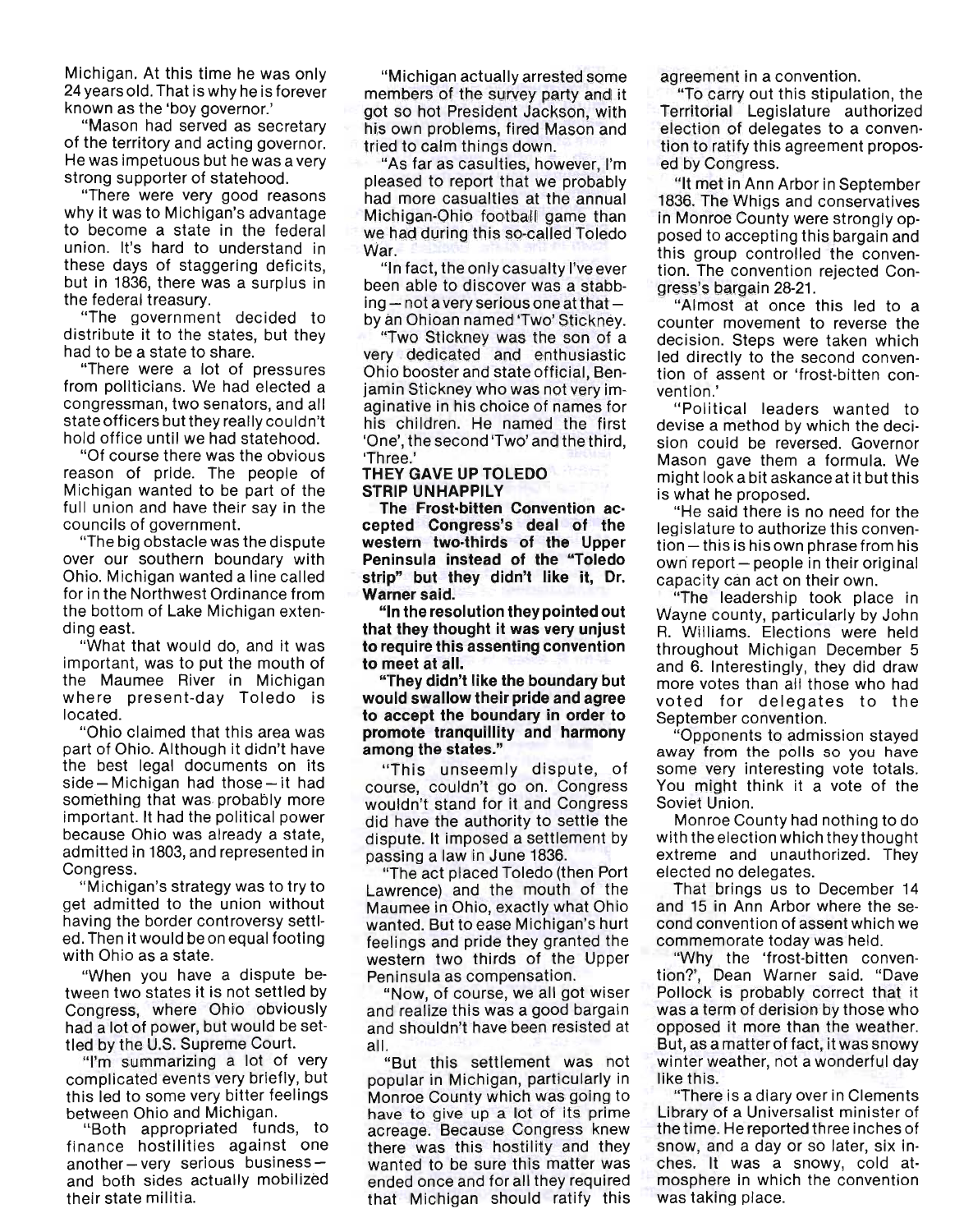"What was Ann Arbor like in 1836? This big, very important meeting was to be held in the Courthouse of Washtenaw County. The Courthouse then took only a small portion of Courthouse Square. The rest was empty. This small building faced the street about the middle of the block.

"It was a relatively new building. The cornerstone had been laid on June 19, 1833. It was two-story brick with hexagonal wooden cupola and was painted brown. Downstairs was used for county offices, upstairs for court rooms where the meeting would take place. This building lasted until 1877.

"The streets around the square were unpaved with frozen ruts. There were no trees on Main Street. Despite unpaved, rutted streets it was regarded as a pleasant village.

"Ezra Maynard, an early pioneer, wrote in a letter a year after the village was founded, 'It is a most delightful place for a city orvillage in the world.' He probably has the honor of being the first Chamber of Commerce promoter.

'You might still see Indians coming to town, at least Mrs. E.W. Morgan did back in 1831 when she wrote a relative back in Connecticut:

You who know so little of Indians would be highly gratified to see the wild natives of the forest in their native costume.

They pass here more or less every day and be there ever so many together they are always in what we call Indian file.

They come here to trade and bring sugar, venison, a kind of matting made of reeds, cranberries and sometimes other berries. Venison and deer skins are the principal articles that they sell. In return, they get whiskey and every article of clothing, always selecting the gayest colors.'

"Ann Arbor was still very new as a town. It had been founded only 12 years before by John Allen and Elisha Rumsey just in time to take advantage of the big wave of immigration into Michigan.

"This immigration did make some problems. Mrs. Morgan, whose 1831 letter I just quoted said, 'Immigrants are coming in so fast that people charge what they please for rent.' So rent gouging has an old, old history, but the University hadn't moved to town yet so there were no protest movements to bring down the high rent.

"What were some of these rents? I found a two-story four-room house which rented for the extraordinary sum of \$50 a year. They were able to save a little money, however, because they sublet the barn for 12 cents a week.

"With about 2,000 people, Ann Arbor was then the second largest town in the state. Besides a Courthouse it had a jail, bank, four churches - Presbyterian, Baptist.  $Epsilon - two$ printing offices each publishing a weekly newspaper, bookstore, two druggists, flour mill, saw mill, woolen factory and carding machine, iron foundry (probably a blacksmith shop), two tanners, 17 dry goods sellers, 11 lawyers, 9 physicians and an academy with 70 pupils.

#### THEIR ANCESTORS VOTED FOR STATEHOOD

Descendants of original delegates to the "Frost· Bitten Con. vention" present at the commemora. tion were:

Flora Burt of Chelsea, great·great. granddaughter of John R. Williams of Detroit, a main organizer and president of the original convention. He was a five·term mayor of Detroit. John R. Street in Detroit in named after him.

Lucy Thomson and Ann Spence of . Flint, descendants of Gardner D. Williams of Saginaw County.

Betty Norman and Louise Tritten of Plymouth (Archibald Y. Murray of Canton township, Wayne County).

Ralph Muncy of Ann Arbor (Elisha Congdon, a founder of Chelsea).

Herbert Conant of Plymouth, great·grandson of Samuel Denton, founder of Denton between Wayne and Ypsilanti.

Coleman Jewett of Ann Arbor, descendant of George Jewett, Washtenaw County, was not pre· sent.

After the convention, you would find it summarized in the weekly newspaper and national news as well. Andrew Jackson was then a lame duck. You might read:

President Jackson's health is mending. His entire constitution has for years been gradually giving away. If, however, he should be spared during the present winter it's not un· reasonable to hope that in the quiet of retirement at the Hermitage, free from the harassing cares of public business (You see all presidents have harassing cares.) he will recruit suffi· cient strength for a prolonged existence.

"Also you could learn from the Ann Arbor paper, which was called the Michigan Argus, there were two newly arrived doctors in town and, wanting business, they placed the following notice in the paper (health care advertising isn't new either):

Dr. Jefferson and Dr. Backus have opened an office south of the post office. They have an excellent supply of surgical instruments and are ready to perform any operation which may be necessary to relieve the afflicted.

Also under the heading, "Preserve Your Health" was an ad for 150 pairs of flannel drawers, Dean Warner noted.

David Taylor called attention to another problem:

"Stray Ox came into the enclosure of subscriber in November, a brown speckle faced three- or four-year-old. Owner is requested to prove property, pay charges and take him away."

"Why did the convention take place in Ann Arbor? Detroit was rejected because it was the Territorial capital and the center of too much controversy already. Monroe, another village of comparable size, was rejected because the citizens there were almost unanimous against accepting Congress's bargain.

"Ann Arbor had very energetic promoters who wanted to promote the city in every way. They saw having the meeting here as a good way to call attention to the city. Then, of course, it had a building large enough to have it.

" Eight-two delegates were elected but not all showed up. As already noted, John R. Williams, a distinguished Detroiter and fiveterm mayor, opened the convention urging 'harmony and dispatch' in getting the job done and that's exactly what the convention did.

"Some guests were present. Members of the legislature were invited. The lieutenant governor and chief justice of the Supreme Court, both Ann Arborites, and the state treasurer were present. Clergy of Ann Arbor were invited to open all sessions with prayer.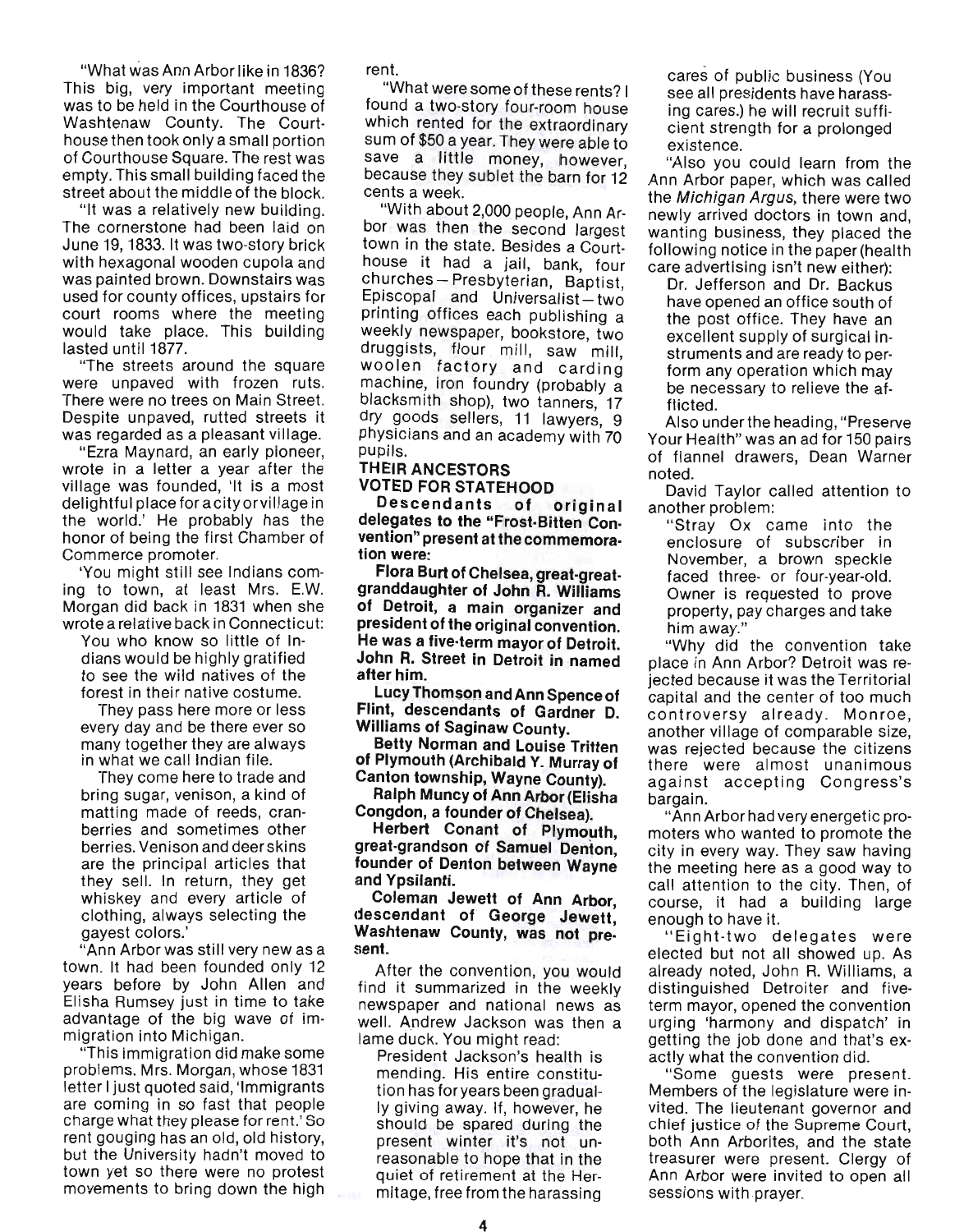"There was only one real controversy in this really quite harmonious meeting. That was to determine the number of persons to go to Washington to carry the news of this convention. They agreed on two, John R. Williams, and H.L. Stewart of Berrien County.

"They accepted Congress's deal although they didn't like it. But that was not quite the final chapter because you had to get Congress and the President to accept that this was a legitimate convention.

"So this is why they sent Williams and Stewart to Washington with a number of documents to be placed before the Senate.

"About three months ago I was down at the National Archives and discovered a nice big, fat file of all the original documents sent by the convention of assent to the Senate Judiciary Committee.

He gave two brief quotes from it.

Michigan's Congressional delegation - one representative and two senators who couldn't take office wrote in a statement to Senator Felix Grundy, head of the Senate Judiciary Committee:

"May we also competently affirm that a very large majority of the people of Michigan are in favor from considerations of expediency and policy of coming into the Union on the conditions prescribed because their pride as well as their interest dictates they should become a member of that union and have a voice in its councils of which they have so long been excluded after they were entitled to admission."

John R. Williams wrote to the Michigan Congressional delegation:

" The convention which assembled on the 14th instant at Ann Arbor met under discouraging circumstances. The weather and the roads were both extremely bad.

Yet, although many members of the convention had to travel upwards of 100 miles through a new country on excessively bad roads, the convention was fully attended and their deliberations entirely unanimous. "I am fully satisfied that the

admission of Michigan into the union at this time will be hailed with great satisfaction by a large majority of the best and most influential friends of the state and by all the people of the Territory."

Immediately following the ceremonies, Washtenaw County Historical Society hosted a recep tion at Bentley Library next door to Ford Library.

# **MEMBERSHIP DUES INFO HERE, JOIN TODAY**

Reminder: It's time to renew your membership or join if you haven't already.

Membership is \$8 individual per year, \$15 a couple. Senior individual is \$6, senior couple, \$11. Sustaining is \$50, commercial, \$25, and student, \$2. Persons 60 or more are eligible for senior membership. Only one of a couple need be 60.

To join send name, address and phone number with check or money order payable to Washtenaw County Historical Society to Pauline Walters, Membership Chairman, 2200 Fuller Road, B-1202, Ann Arbor, MI 48105. Questions? Call Ms. Walters at 663-2379 evenings/ weekends.

# **KIDS TO GET TASTE OF LOG HOUSE LIVING**

Thanks to a number of people, a log house built in 1836-37 in Augusta township will be giving local children a hands-on taste of pioneer living at Cobblestone Farm come spring.

Ann Arbor Mayor Edward Pierce presided at dedication ceremonies December 7. Patricia Austin, past WCHS president, now chairman of the city historic district commission, cut the ribbon.

Built by Joseph Harris, it was donated by Bert Smith of Tecumseh. The late Professor Leigh Anderson, past WCHS president, arranged the move. WCHS contributed \$2,500 toward restoration.

# **WCHS PARTICIPATES IN CLEMENTS SALE**

WCHS had sixteen boxes of books which did not fit into the Society's collecting theme and the U-M's Clements Library graciously allowed WCHS to offer them in its duplicates sale.

The WCHS board approved disposal in 1984. WCHS members received post card notice in January of the sale which was to end February 28. A catalogue listing all items was issued and sale was to be by sealed bid.

# **BIRTHDAY BALL MARKS MICHIGAN'S 150TH**

Michigan officially became a state on January 26, 1837, when President Andrew Jackson Signed the bill.

So, a gala Michigan Sesquicentennial Birthday Ball was held Monday, January 26, at the Michigan League Ballroom in Ann Arbor, one of several around the state.

The Ann Arbor Chamber Orchestra, conducted by Carl Daehler, played 19th century waltzes and polkas as well as more modern music for dancing.

David Park Williams and the Cobblestone Farm Country Dancers in period costume led off the beginning grand march and demonstrated the plain quadrille and the Spanish Waltz.

A large birthday cake decorated with a map of Michigan was served. Fat Bob Taylor of WAAM Radio and Peter Fletcher were masters of ceremonies.

The ball was co-sponsored by U-M Celebration '87 and the county sesquicentennial advisory committee. Paulette Shores was general chairman. WCHS members involved included David Pollock, Marguerite Harms and Marilou Warner.



#### **GENEALOGISTS TO HEAR ABOUT PLAT MAPS**

The Genealogical Society of Washtenaw County will now meet at Washtenaw Community College, 4800 East Huron River Drive, in Lecture Hall II on the second floor of the Liberal Arts and Science Building with parking in Lot A off Huron River Drive.

William Miles, librarian of the Clarke Historical Library at Central Michigan University, will speak at 2 p.m. Sunday, March 22, on "Plat Maps: a Genealogical Source." Business meeting, 1:30. Class follows on "Using Photography for Genealogy.

Doris Milliman of the Ypsilanti Historical Museum will talk about the museum April 26. Don Callard will lead a class on "Using the U-M Graduate Library."